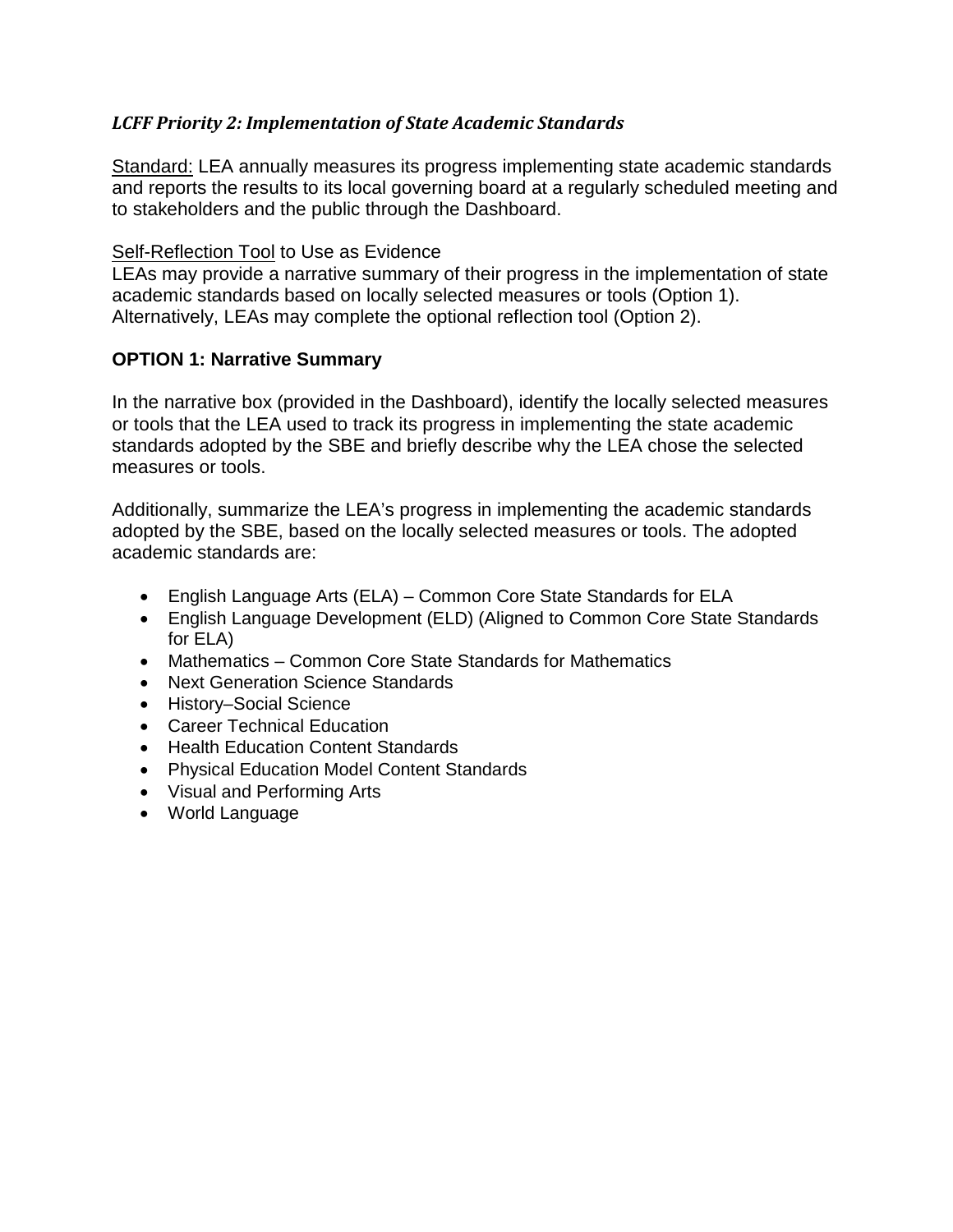# **OPTION 2: Reflection Tool**

## **Recently Adopted Academic Standards and/or Curriculum Frameworks**

1. Rate the LEA's progress in providing professional learning for teaching to the recently adopted academic standards and/or curriculum frameworks identified below. *Rating Scale (lowest to highest): 1 – Exploration and Research Phase; 2 – Beginning Development; 3– Initial Implementation; 4 – Full Implementation; 5 – Full Implementation and Sustainability*

| ELA – Common Core State Standards for ELA     |  |  |  |
|-----------------------------------------------|--|--|--|
| ELD (Aligned to ELA Standards)                |  |  |  |
| Mathematics - Common Core State Standards for |  |  |  |
| Mathematics                                   |  |  |  |
| Next Generation Science Standards             |  |  |  |
| History-Social Science                        |  |  |  |

2. Rate the LEA's progress in making instructional materials that are aligned to the recently adopted academic standards and/or curriculum frameworks identified below available in all classrooms where the subject is taught.

*Rating Scale (lowest to highest): 1 – Exploration and Research Phase; 2 – Beginning Development; 3– Initial Implementation; 4 – Full Implementation; 5 – Full Implementation and Sustainability*

| ELA - Common Core State Standards for ELA     |  |  |  |
|-----------------------------------------------|--|--|--|
| ELD (Aligned to ELA Standards)                |  |  |  |
| Mathematics - Common Core State Standards for |  |  |  |
| Mathematics                                   |  |  |  |
| Next Generation Science Standards             |  |  |  |
| History-Social Science                        |  |  |  |

3. Rate the LEA's progress in implementing policies or programs to support staff in identifying areas where they can improve in delivering instruction aligned to the recently adopted academic standards and/or curriculum frameworks identified below (e.g., collaborative time,focused classroom walkthroughs, teacher pairing).

*Rating Scale (lowest to highest): 1 – Exploration and Research Phase; 2 – Beginning Development; 3 – Initial Implementation; 4 – Full Implementation; 5 – Full Implementation and Sustainability*

| ELA - Common Core State Standards for ELA     |  |  |  |
|-----------------------------------------------|--|--|--|
| ELD (Aligned to ELA Standards)                |  |  |  |
| Mathematics - Common Core State Standards for |  |  |  |
| Mathematics                                   |  |  |  |
| Next Generation Science Standards             |  |  |  |
| History-Social Science                        |  |  |  |